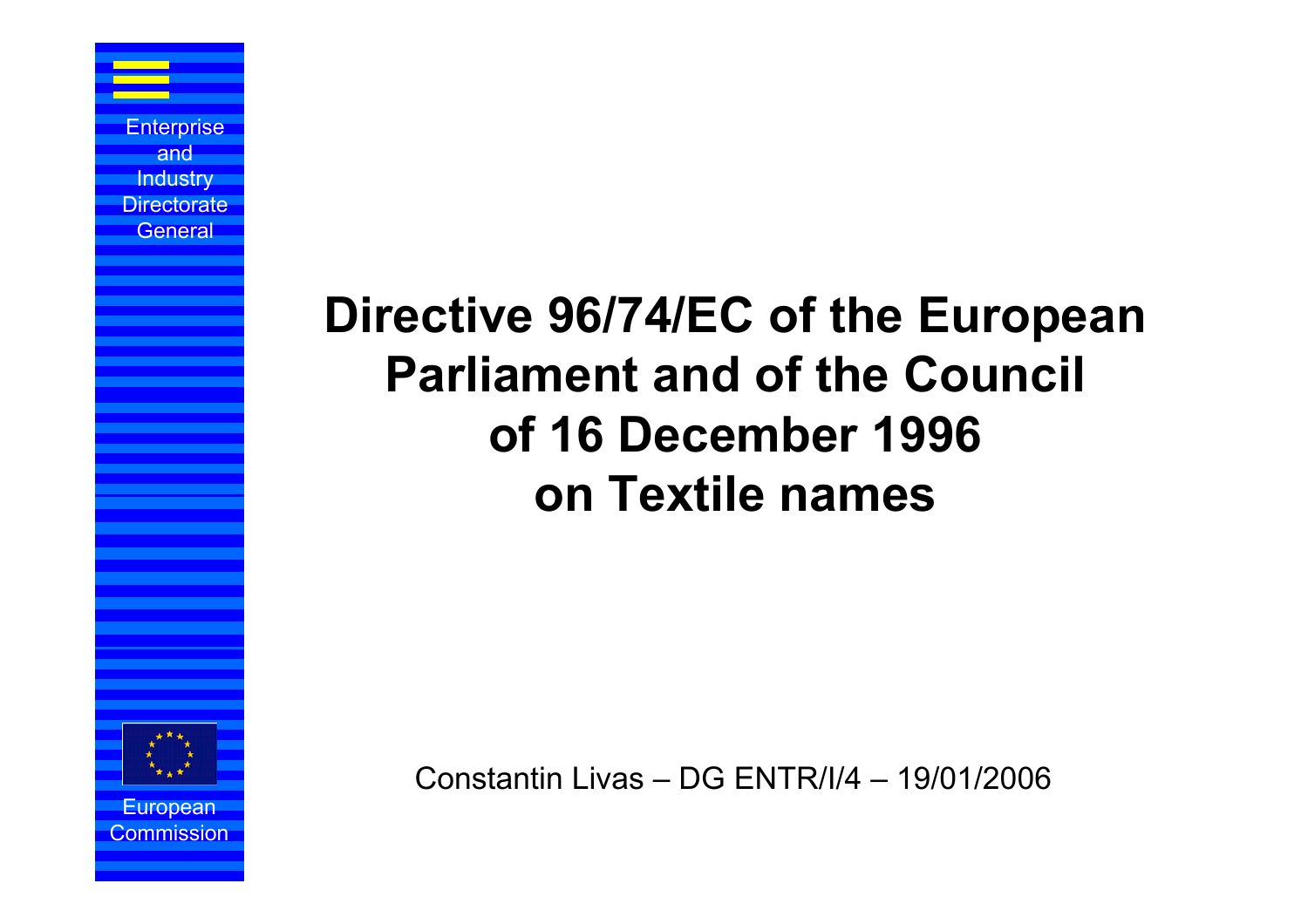### **Objectives:**

**1. Harmonize** textile fibres labelling at EU, to achieve **better information** and **transparency for the consumer** and to ensure that the internal market functions harmoniously without trade barriers;

- **- Harmonize** the particulars appearing on labels, markings and documents which accompany textile products at various stages of production process and distribution;
- **- Use** of unique generic fibre names at EU level.
- **2. Inform** producers at any production stage and consumers on the fibre composition of textile products



European Commission

The Directive establishes **only those requirements which are necessary for the free movement of the products** to which it applies,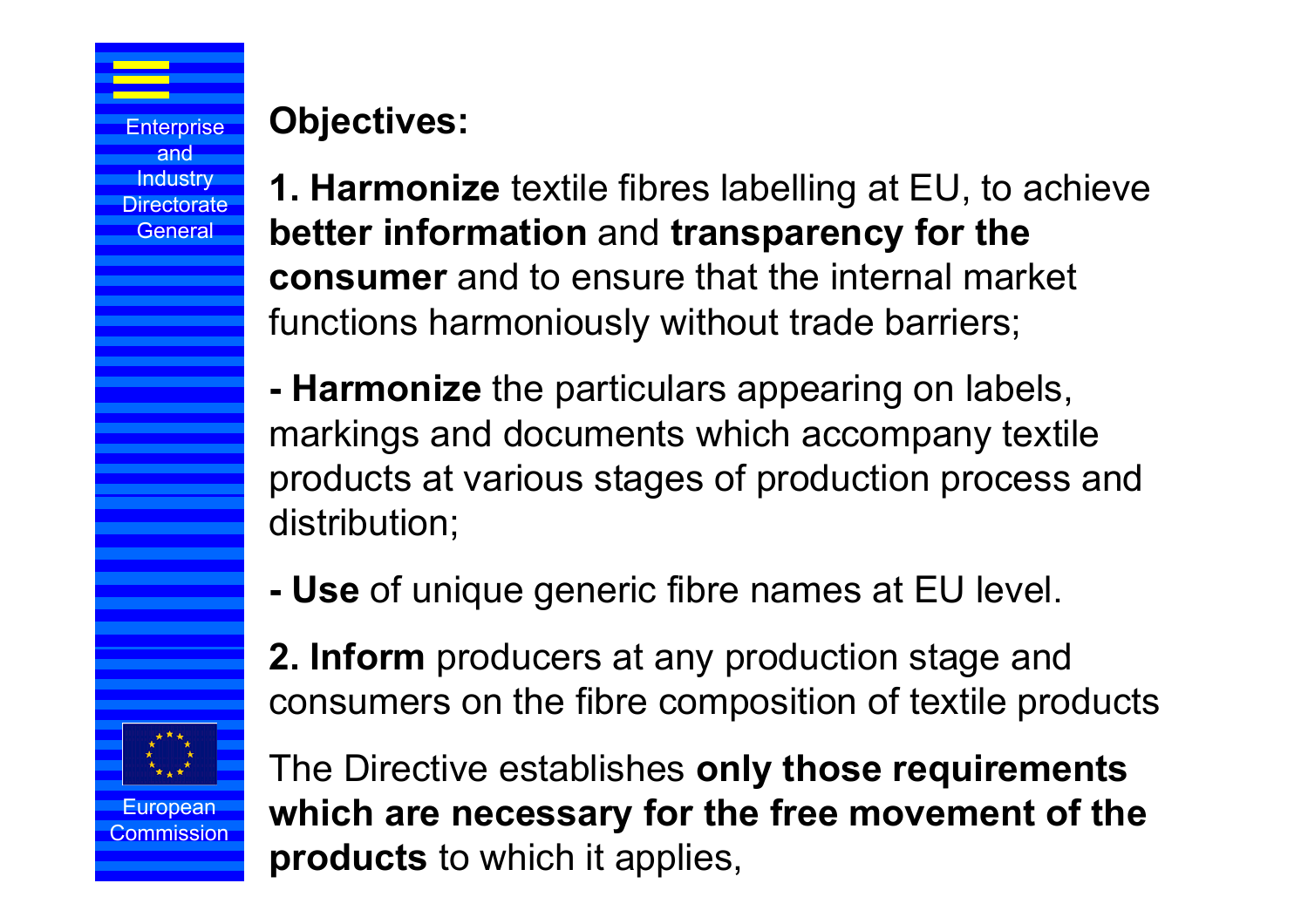### **Article 1**

All textile products marketed within the EU, either before or during their industrial processing at any stage of distribution have to comply with the directive

### **Article 2 (***Definitions***)**

**Textile product** is any raw, semi-worked, worked semimanufactured, semi-made-up, or made-up products which are exclusively composed of textile fibres, regardless of the mixing or assembly process employed

**Textile fibre** is a unit of matter characterised by flexibility fitness and high ratio of length to maximum transverse dimension, which render it suitable for textile applications

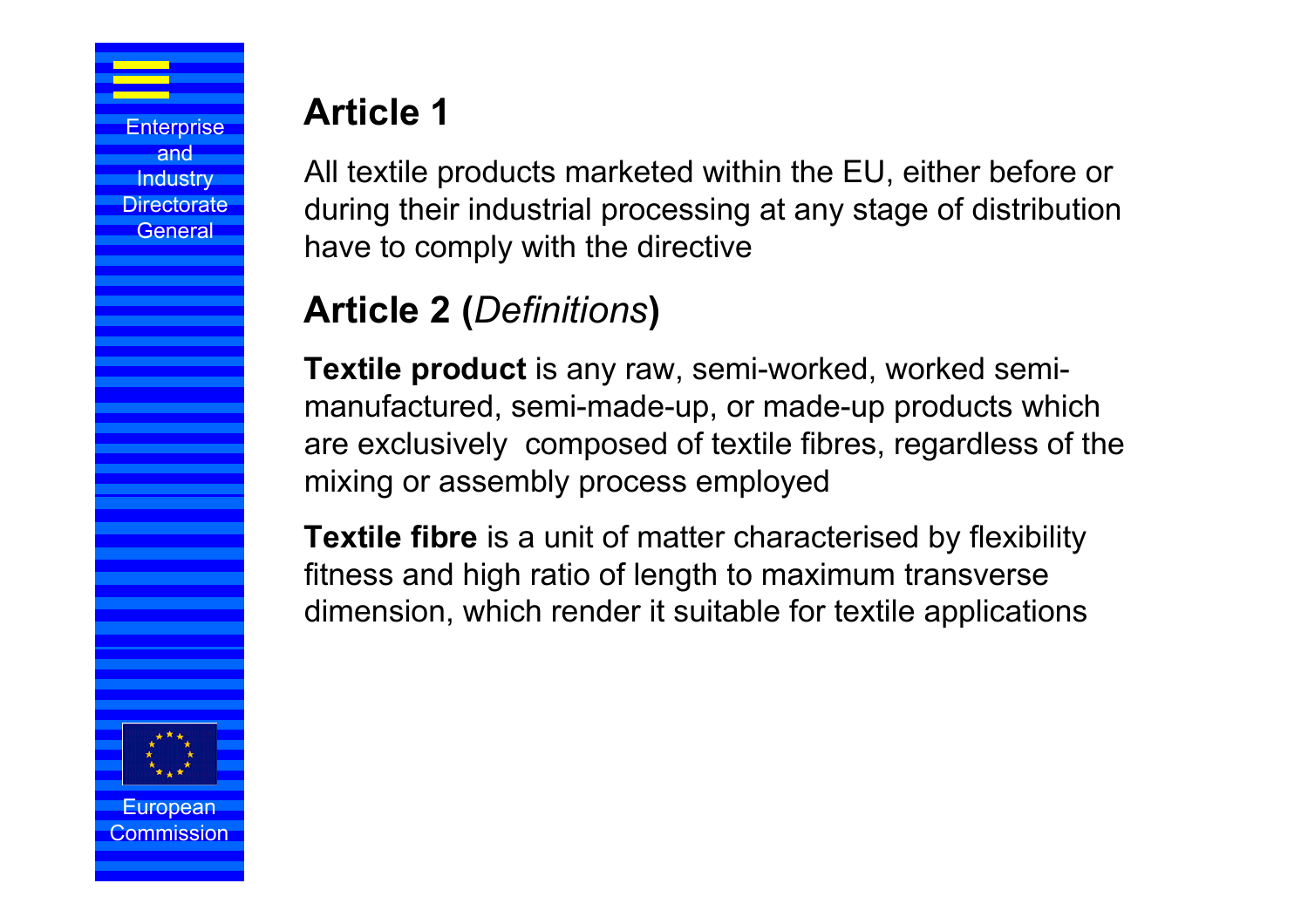European ommission

### **Article 3**

Refers to the fibre names agreed to be used (exhaustive list in annexe I of the directive)

#### **Articles 4 to 5**

Precisions on the way of labelling different situations (e.g. "pure", tolerance levels for wool products)

#### **Articles 6 and 7**

Provisions for labelling

-products composed of two or more different fibre of which one at least 85% (weight)

-products composed of two different fibre of which none > 85% (weight)

-tolerance levels

### **Article 8**

The labelling or marking could be replaced or supplemented by accompanying commercial documents when products are not being offered for sale to the end consumer or addressed to the public authorities

The names and descriptions have to be clear, legible and uniform print when products are addressed to the end consumer (including catalogues, trade literature, packaging). Other indications could be provided separately.

The M-S could request that labelling use national language.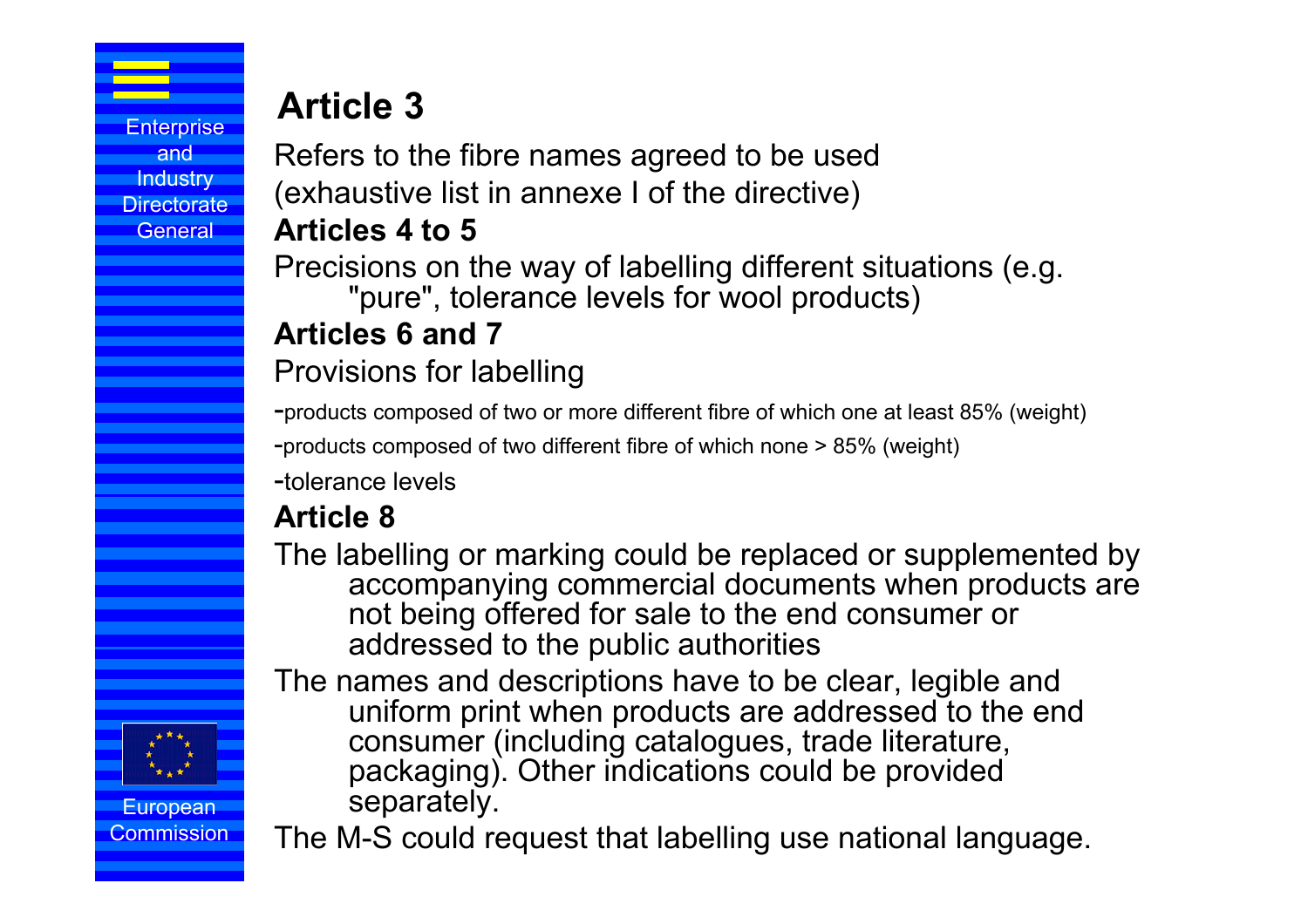# **Article 9**

- Products composed by different components with different fibre content shall bear a label stating the percentage of fibre content for each component (not necessary for components less than 30% of total weight of the product)
- Only for part of some corsetry articles such as brassieres, corsets, corselets the composition of the whole article is required and not for each part.
- For floor coverings and carpets of which backing and use surface are composed by different fibres the composition may be stated separately for the use-surface alone

# **Article 10**

#### **Derogations:**

- - **Annex III list of products not requiring labelling e.g artificial flowers, labels, badges, painted canvas etc.)**
- - **Annex IV products for which only inclusive labelling required (passementerie, braces etc)**
- -**Products sol by the metre (labelling only the length offered for sale)**

#### European ommission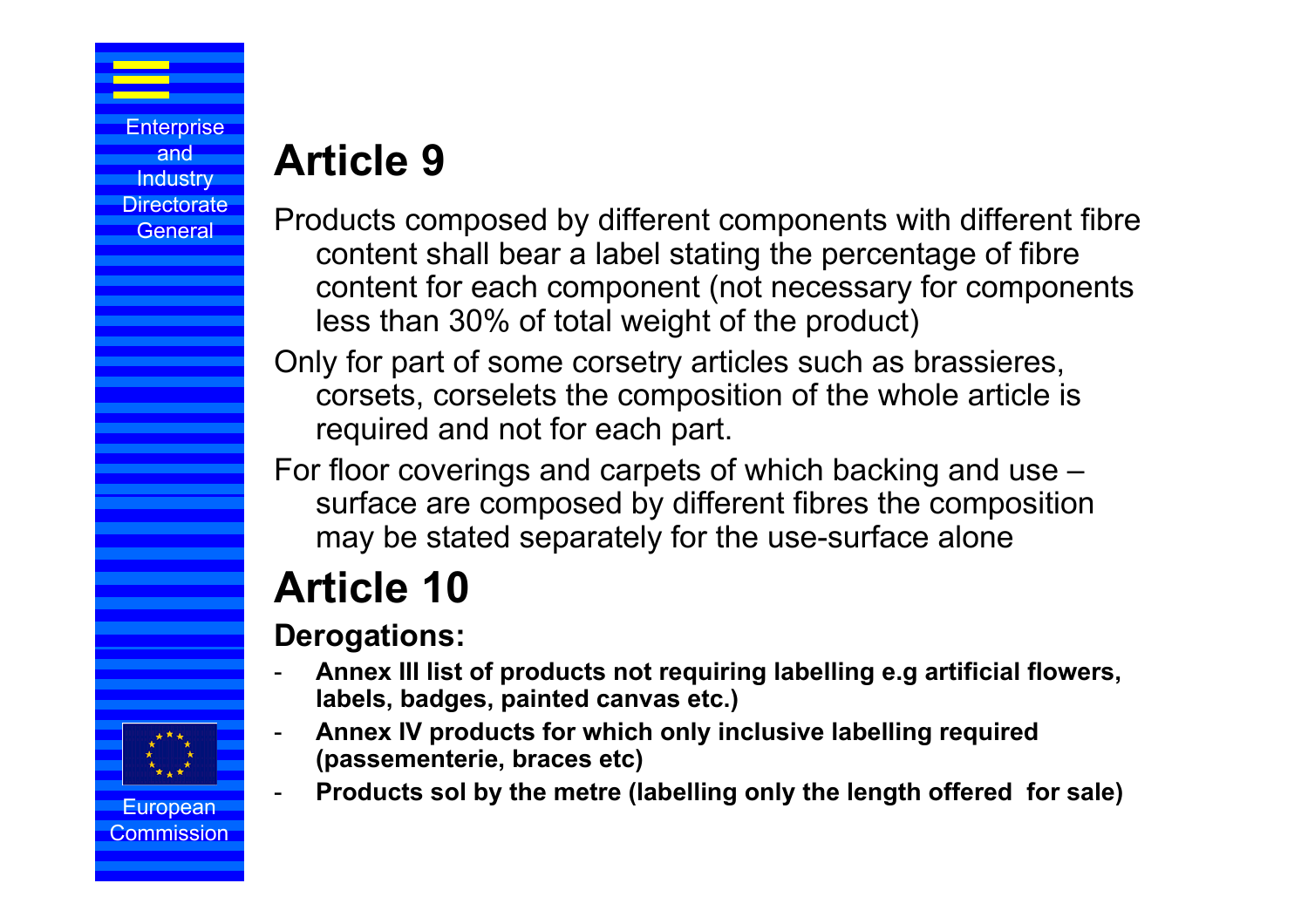-

-

-

### **Article 13**

### **Provisions related to checks of National Market Surveillance Bodies**

- Reference to **Annex II** with agreed allowances for mass calculation of all fibres
- **Directives 96/73/EC and 73/44/EC** on specific quantitative analysis of binary and ternary mixtures
	- Procedures for amending the Directive



Commission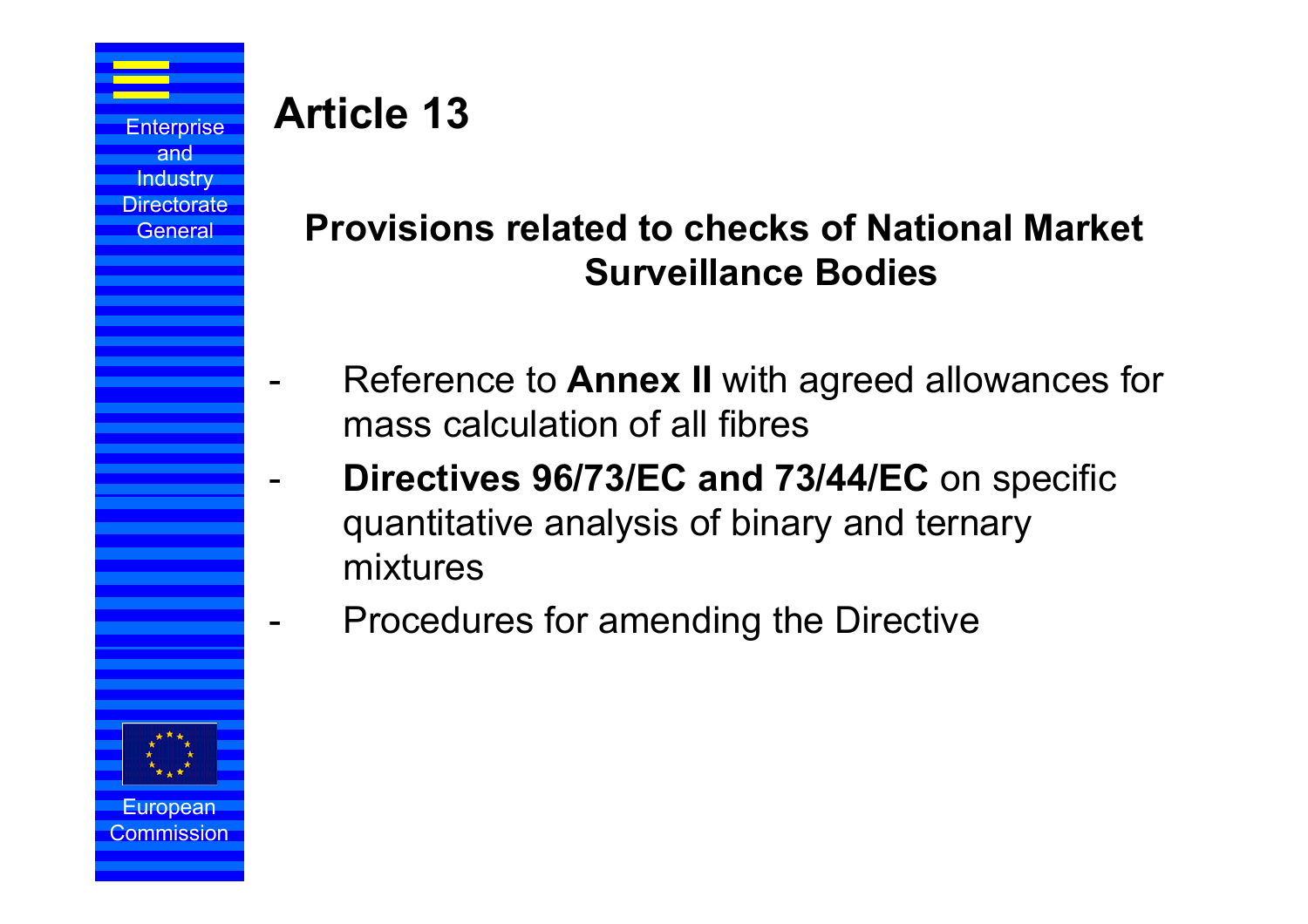# **Article 14 and 15**

Exceprtions of the application of the Directive: Products:

- Intended for export to third countries;
- Entering under customs contro for transit purposes;
- -Imported for inward processing
- Are contracted out to persons working in their own homes or to companies working as sub-contractors**.**



European Commission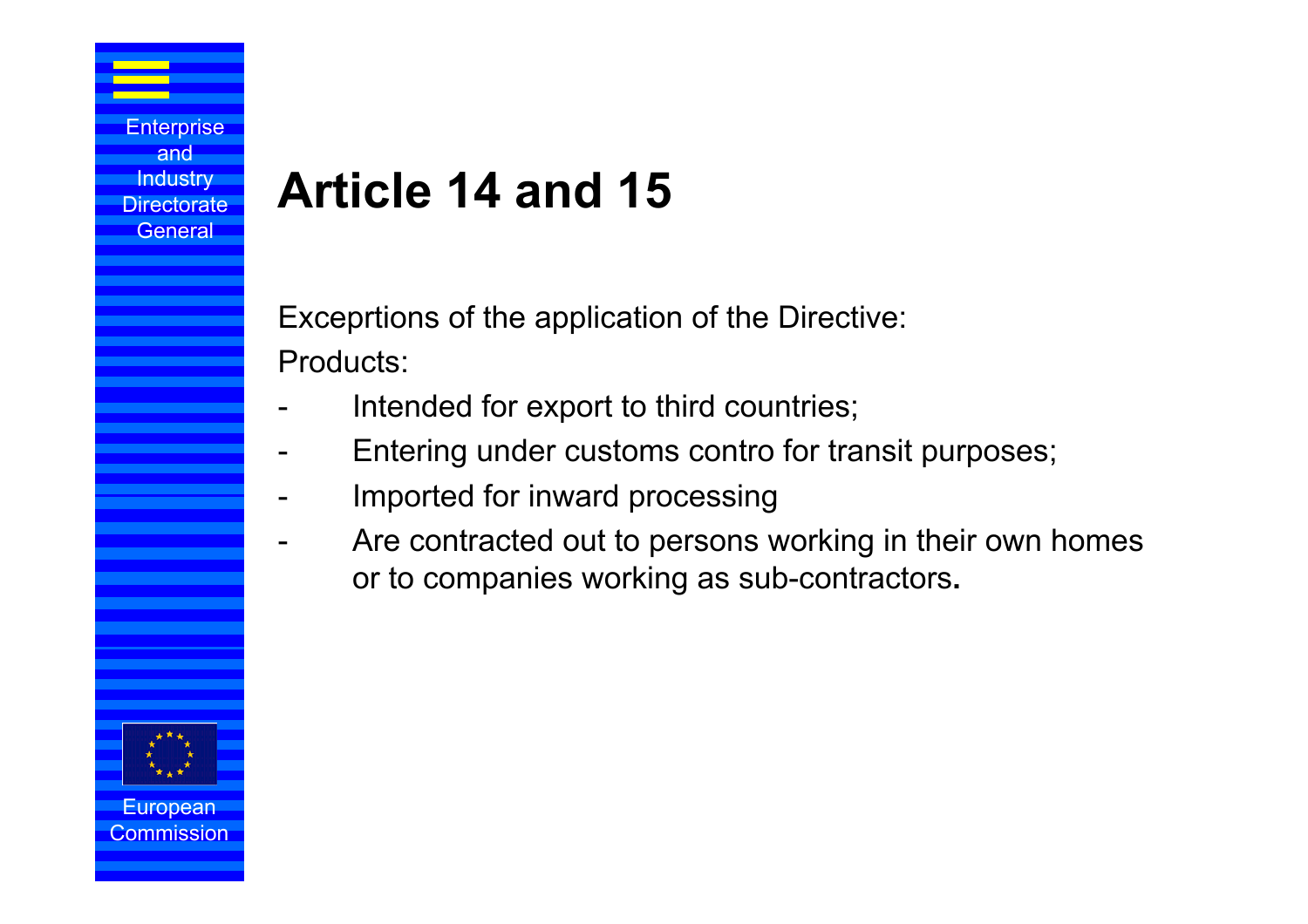## **Article 16**

1. Member States shall communicate to the Commission the texts and main provisions of national lows to comply with this Directive

2. When Member States adopt these measures, they shall contain **a reference to this Directive or be accompanied by such reference** on the occasion of their official publication. The methods of making such a reference shall be laid down by the Member States.



European ommission